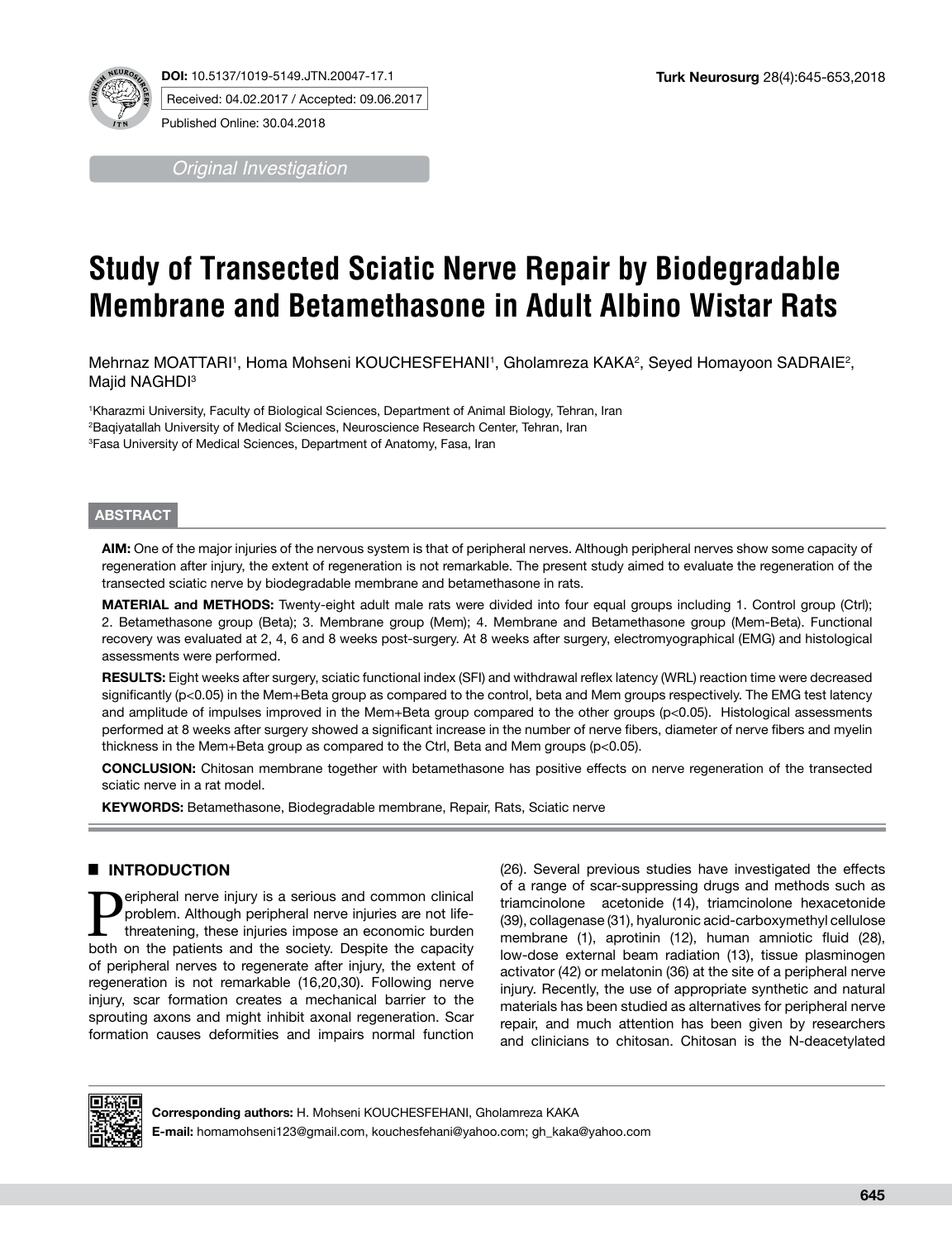product of chitin and the second-most abundant natural polysaccharide next to cellulose, which is embedded in a protein matrix of a crustacean shell or a squid pen (33). Chitosan has been studied for a number of useful properties such as biocompatibility, biodegradability, wound healing, antitumor effects and antibacterial properties. It has been shown that chitosan prevents scar formation and provide space for the growth of regenerating axons (41).

The immune system has the ability to play neuroprotective and/or neurodestructive roles following central nervous system or peripheral nervous system injury (19). To maximize the neuroprotective effects of the immune system, steroids were used in the present study. It has been shown that steroid medication suppresses the inflammatory response and consequently causes the migration of macrophages to the site of injury. It is said that using glucocorticoids at the site of a damaged nerve meddle with dilatation capillaries, formation of edema, deposition of fibrin, migration of white cells and phagocytosis. Through the above-mentioned processes, glucocorticoids inhibit inflammation. Macrophages regenerate the damaged nerve in the short term (6 days) (7,23). In addition, steroids prevent lipid peroxidation and retard nerve degeneration after peripheral nerve injury reducing postinjury dysfunction and speed recovery (9,17). Nasser et al. (1996) showed that the use of 21-aminosteroid by the patients inhibits the lipid peroxidation and thus has a protective effect on the crush injury of the nerve (25). The beneficial effects of betamethasone on the crushed sciatic nerve injury were shown by Al-Bishri et al. in 2005 (2). In addition, use of methylprednisolone can produce a significant improvement in sensation and motor function (5). Sadraie et al. (2016) reported that use of amniotic membrane and betamethasone have positive effects on nerve regeneration of the transected sciatic nerve in a rat model (27). A synthetic product of glucocorticoids, betamethasone, is often used in oral and maxillofacial surgery to reduce inflammation. Therefore, in the present study, we examined the effects of biodegradable chitosan membrane wrapping impregnated with betamethasone on the sciatic nerve functional recovery and nerve regeneration.

# █ **MATERIAL and METHODS**

## **Animals**

Twenty-eight adult male Wistar rats weighing 180-200 g purchased from the Pasteur Institute Tehran, Iran (n=7/group) were used in the present experimental study. The animals were kept in plastic cages under a 12/12 hour light/dark cycle, at controlled temperature 23±2°C and 50% humidity with free access to water and standard rat chow (Behparvar Com, Iran). All experiments involving animals and surgical procedures were approved by the Ethical Committee of Baqiyatallah University of Medical Sciences.

# **Membrane Preparation**

Thin films of chitosan were prepared with a mixture of 0.25 g of chitosan and 0.08 g polyethylene oxide (PEO) dissolved in 50 ml of 1% acetic acid solution. The mixture was stirred for two hours at 40°C. The resultant solution was centrifuged at 2500 rpm for 10 minutes to prevent air bubbles from forming. The mixture was cast into plastic Petri dishes with 75 mm diameter, dried at 25°C for 24 hours. The films were then dried and cut to patches of 1 cm×1 cm in size (Figure 1A).

## **Experiment Groups**

In this experimental study, twenty-eight rats were randomly divided into four equal groups (n=7/group) including 1) Control group (Ctrl): (sciatic nerve of rats transected and sutured without any additional treatment); 2) Betamethasone group (Beta): (0.2 ml Betamethasone 4 mg/ml was injected in the site of transected and sutured sciatic nerve of rats); 3) Membrane group (Mem): chitosan membrane was wrapped around the transected and sutured sciatic nerve of rats); 4) Mem+Beta group: (chitosan membrane impregnated with 0.2 ml betamethasone 4 mg/ml was wrapped around the transected and sutured sciatic nerve of rats).

## **Surgical Procedure**

All animals were anesthetized by intraperitoneal injection of 80 mg/kg ketamine hydrochloride (Alfasan, Netherlands) and 5 mg/kg xylazine hydrochloride (Alfasan, Netherlands) intraperitoneally. To dissect the sciatic nerve, the right hind limb was shaved and a 3 cm longitudinal cutaneous incision made in the posterolateral side of the thigh to expose the sciatic nerve. The right sciatic nerve was transected at the midway by a sharp surgical knife (Figure 1B). The epineurium of transected nerve was sutured with size 7.0 Prolene sutures and the muscle fascia and skin sutured with size 4.0 nylon sutures (Figure 1C).

#### **Sciatic Functional Index (SFI) Assessment**

SFI was measured using an apparatus apparatus made from wood with 60×7×20 cm dimensions and its floor was covered with white paper. Functional recovery was assessed at 2, 4, 6 and 8 weeks after surgery. Before the test, the rats' paws were painted with a water soluble blue ink, and then the rats were permitted to walk through the apparatus and their foot prints were tracked. The lengths of the third toe to its heel (PL), the second toe to the fourth toe (IT), and the first to the fifth toe (TS) were measured on the contralateral normal (N), and the experimental side (E). SFI was computed by the following modified formula:

SFI= |-38.5 (EPL-NPL/NPL) + 109.5 (ETS-NTS/NTS) + 13.3 (EIT-NIT/NIT)-8.8|

In this study, SFI oscillates around 0 for normal nerve function, and around 100 SFI for transected nerve function which represents total motor sciatic nerve dysfunction (37).

#### **Withdrawal Reflex Latency (WRL) Assessment**

The WRL test was performed using the hot water bath (DID SABZ Co. Iran). The water temperature was set at  $50\pm1^{\circ}$ C. Paw withdrawal was measured reaction time in the hot water paw immersion test was done at 2, 4, 6 and 8 weeks after surgery. The Paw immersion procedure was as follows: each rat was gently caught from the back by the experimenter and one of its feet (i.e. intact or experimental) immersed into hot water till its paw's reaction. The time the rat withdraws its paw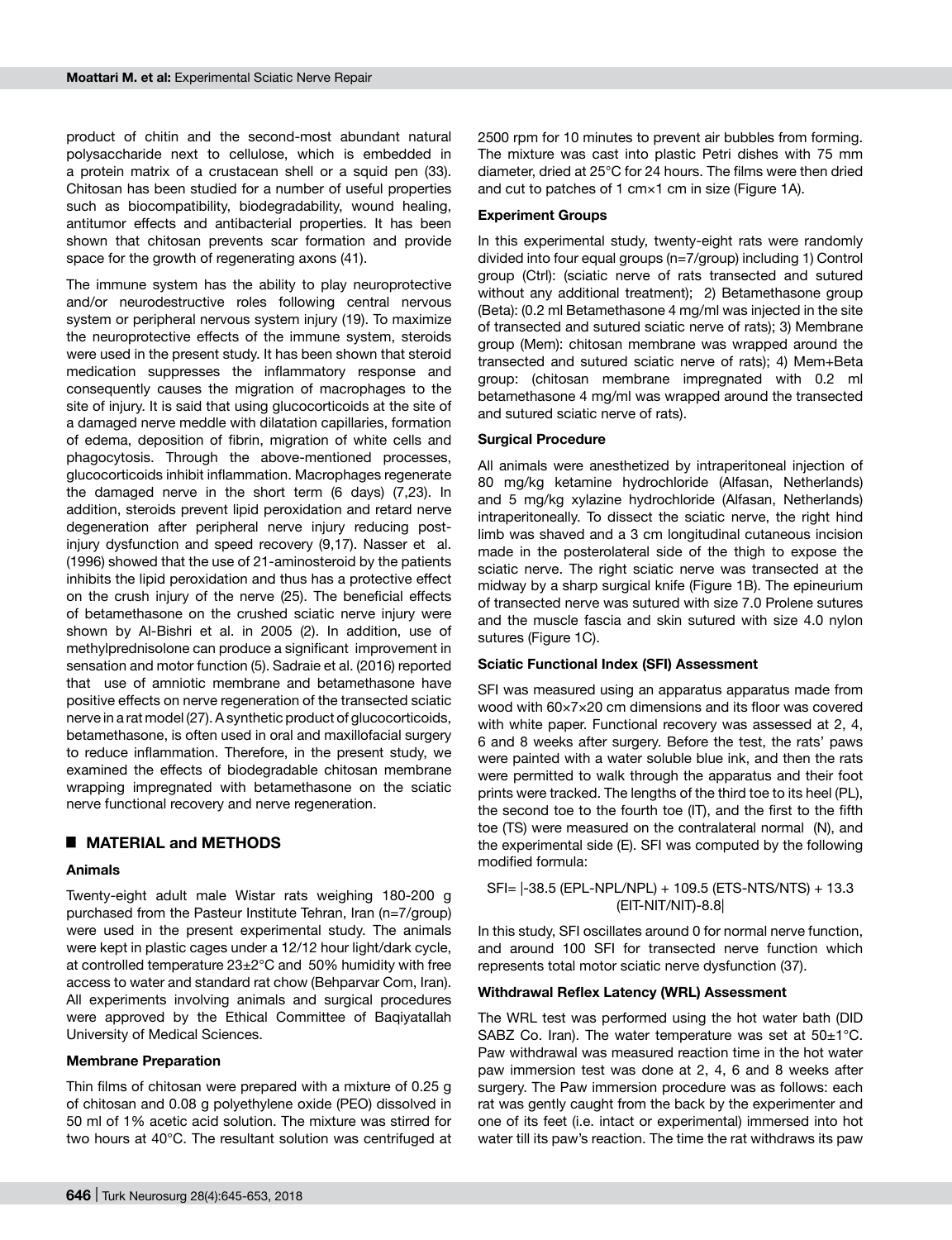from the water was recorded and expressed as the reaction time.

#### **Electromyographical (EMG) Evaluation**

At 8 weeks after surgery, the sciatic nerves were exposed in the anesthetized rats. The stainless steel electrodes were placed in the proximal site of the injured nerve and electrical impulses with duration of 0.1 ms and intensity of 2.3 mA were applied. Amplitude and latency of the impulses were recorded as the factors of nerve conductivity from the gastrocnemius muscle and a reference cap electrode inserted on the knee joint. Another stainless steel needle, which was inserted into the tail skin, was used as the ground electrode (40).

#### **Histological Analysis**

For histological assessment, 8 weeks after surgery, the sciatic nerves were surgically taken out and fixed in 10% formalin and embedded in paraffin. Five um transverse sections from distal portion of sciatic nerves were then stained by hematoxylin and eosin using standard techniques. The number of nerve fibers in different categories based on the diameter (including >6 µm, 4-6 µm and <4 µm diameters), diameter of nerve fiber, axon diameter and myelin thickness were evaluated from at least 5 randomly selected area using MOTIC software (Nikon, Japan, 2001) under light microscopy from at least 5 randomly selected at 1000× magnification.

## **Statistical Analysis**

All data were expressed as mean  $\pm$  standard deviation (SD). Results were analyzed using one-Way analysis of variance (ANOVA) followed by least significant different (LSD) Post Hoc test (SPSS 22.0 software package, SPSS Inc., Chicago, IL). A difference less than 0.05 (p<0.05) level was considered as statistically significant.

# █ **RESULTS**

#### **SFI Evaluations**

After surgery, the SFI values after surgery in all surgical groups were significantly increased. At 8 weeks after surgery, SFI decreased significantly and improvement was found in Mem+Beta group compared to Ctrl, Beta and Mem groups respectively  $(p=0.001, p=0.01, and p=0.04)$  (Figure 2).



**Figure 1: A)** Preparation of membrane, **B)** sciatic nerve transection and **C)** suturing of the animals. Right sciatic nerves were sectioned under germfree conditions and sutured through the epineurium**.**



**Figure 2:** Comparison of the mean functional recovery of SFI (mean±SD). At 8 weeks after surgery, SFI decreased significantly and improvement was found in Mem+Beta group compared to control and sham group (p<0.05).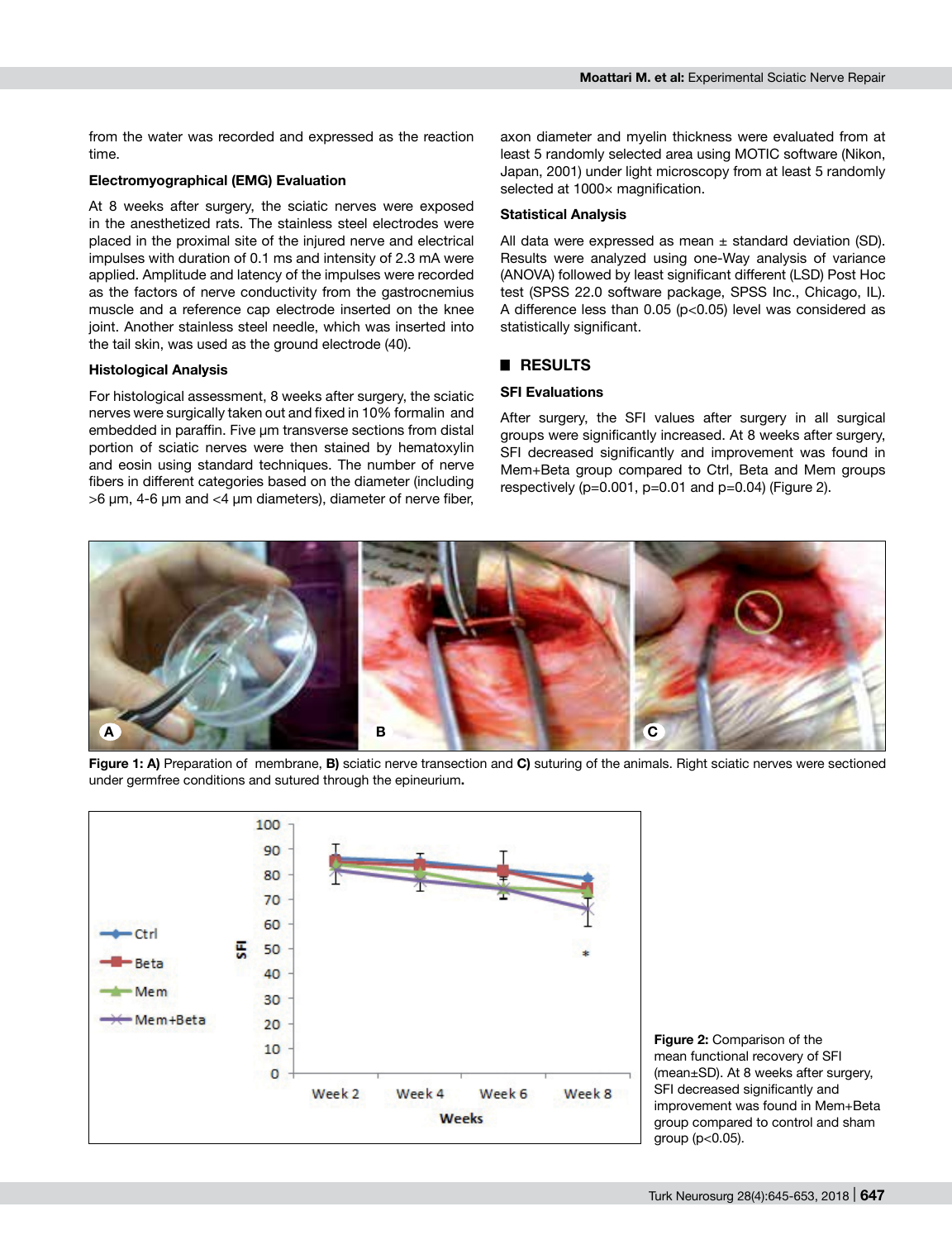#### **WRL Results**

At 8 weeks after surgery, the reaction time in WRL test significantly decreased in therapeutic groups especially in the Mem+Beta group compared with control, Beta and Mem groups (p=0.001, p=0.04, p=0.04) (Figure 3).

#### **EMG Results**

Our data showed the mean of latency (ms) in Mem-Beta group (1.7±0.20) were significantly decreased compared to Ctrl  $(2.53\pm0.27)$ , Beta  $(2.37\pm0.42)$  and Mem  $(2.25\pm0.25)$  groups,  $(p=0.001, p=0.01, q=0.04, s=0.04)$  respectively). In addition, at 8 weeks after surgery, the mean of amplitude (mV) in Mem+Beta group (4.90±0.52) were significantly increased compared to control (3.57 $\pm$ 0.53), Beta (4.00 $\pm$ 0.50) and Mem (4.1 $\pm$ 0.47) groups, (p=0.001, p=0.007 and p=0.02 respectively) (Figures 4-6).

#### **Histomorphometric Results**

At 8 weeks after surgery, the numbers of nerve fibers in different categories based on diameter in the surgical groups significantly decreased compared to intact group. The mean number of nerve fibers in more than 6 um non-significantly in Mem-Beta group compared to Ctrl, Beta and Mem group. Mean number of nerve fibers with 4 to 6  $\mu$ m diameter increased significantly in Mem+Beta group compared to control, Beta and Mem+Beta groups, respectively In the category which has 4 to 6 µm diameter, the number of nerve fibers increased significantly in Mem+Beta group compared to control, Beta and Mem+Beta groups  $(p=0.001, p=0.01, and p=0.04,$ respectively). Mean number of nerve fibers with less than 4 µm non-significantly increased in Mem+Beta group compared to control, Beta and Mem+Beta groups (Figure 7). However, no significant differences were found in diameters of myelin and axons in Mem+Beta group compared to control group.



**Figure 3: Results of hot water paw** immersion test (mean±SD). At 8 weeks after surgery, the reaction time in hot plate test decreased significantly in Mem+Beta (p<0.05).



**Figure 4:** Comparison of mean latency (ms) analysis in all experimental groups (mean± SD). Latency analyses decreased significantly in Mem-Beta treated group compared to control and sham groups at 8 weeks after surgery (p<0.05).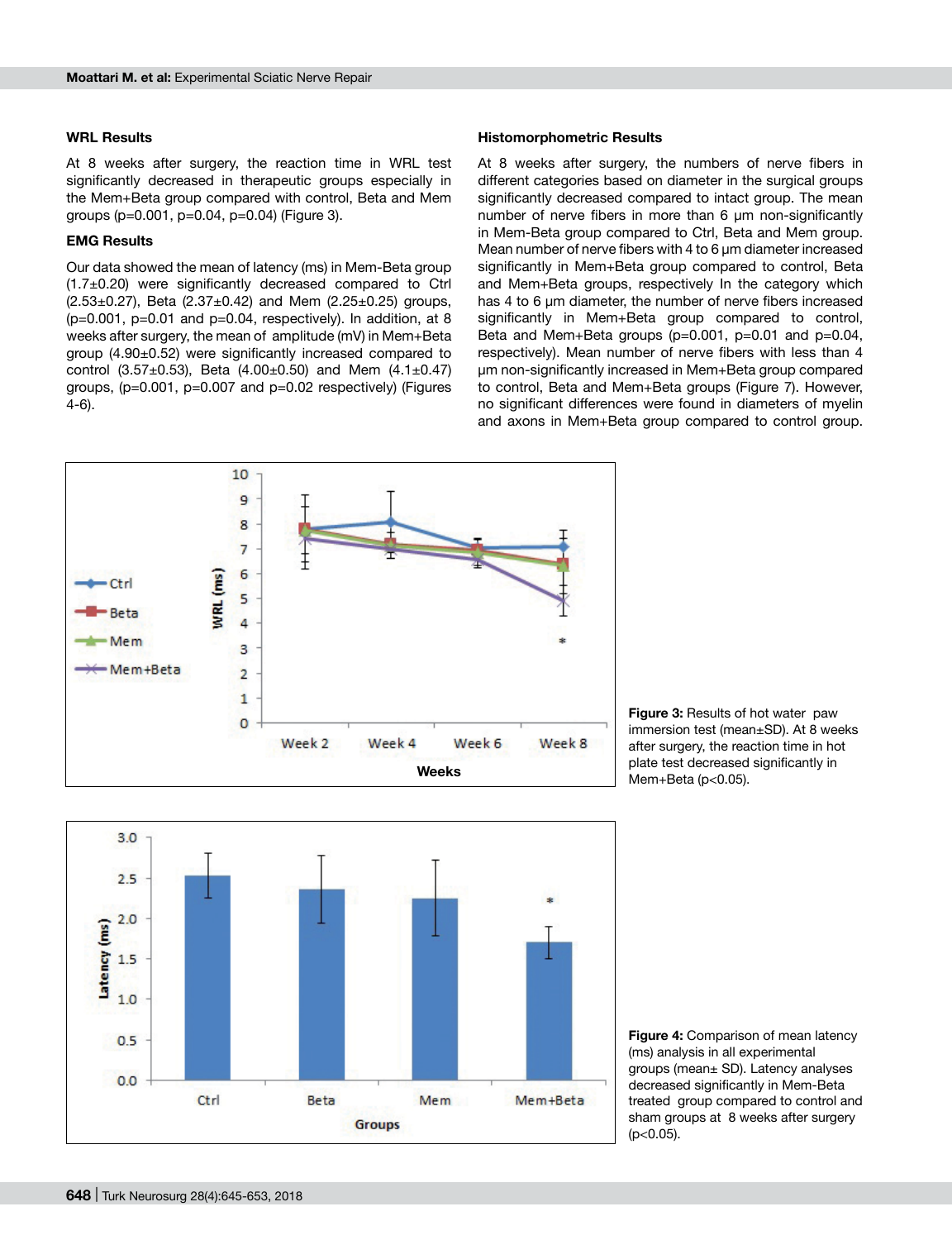

**Figure 5:** Comparison of mean amplitude (mV) analysis in all experimental groups (mean±SD). Amplitude was increased significantly in Mem+Beta treated group compared to control and sham groups at 8 weeks after surgery  $(p<0.05)$ .



**Figure 6:** Electromyographic waves for Ctrl, Beta, Mem and Mem+Beta groups 8 weeks after surgery. **L:** Latency and **A:** Amplitude.



**Figure 7:** Number of nerve fibers is shown in different categories based on diameter (mean±SD). In category which have 4 to 6 diameter, the number of nerve fibers increased significantly in Mem+Beta group compared to control, Beta and Mem-Beta groups, respectively (p<0.05).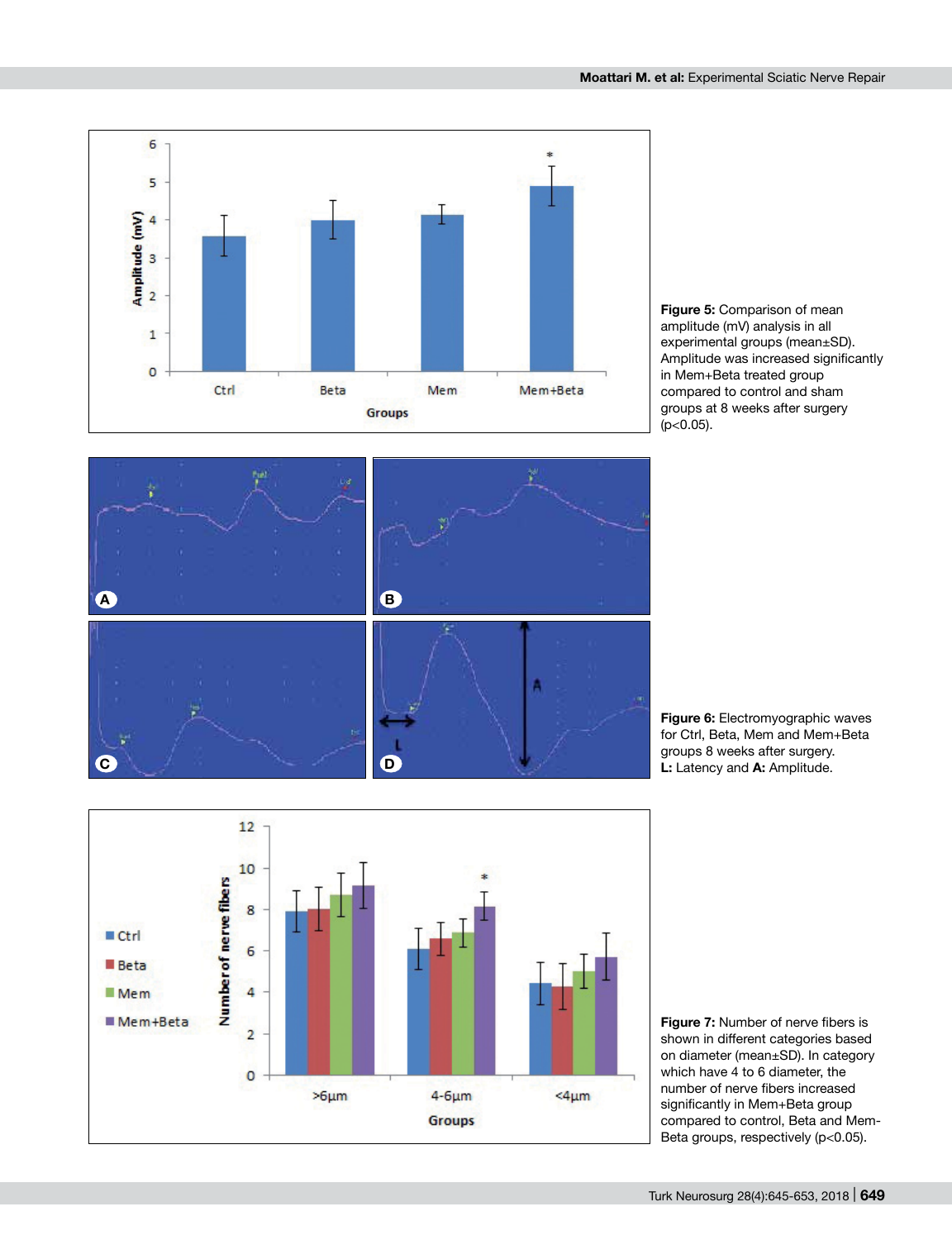However, no significant differences were found in diameters of axons in Mem+Beta group compared to other groups (Figure 8). Diameter of nerve fibers and thickness of myelin was also significantly increased in Mem+Beta group compared to control, Beta and Mem+Beta groups (Figures 9,10).

# █ **DISCUSSION**

Peripheral nerve injuries impose an economic burden both on the patients and the society, although these injuries are not life-threatening (30). The currently available surgical treatment options for different types of nerve injuries in clinical conditions consist of direct nerve repair and grafting or tubulization. Direct nerve repair (end-to-end techniques) is the common surgical approach for simple injuries without gaps or when the gap is short (5 mm or less). For longer nerve gaps, when nerve injury has resulted in substance loss between the two nerve stumps, nerve grafting or tubulization techniques must be used to bridge the gap because direct suturing under tension leads to very poor clinical results. As an alternative for bridging short nerve defects without the morbidities associated with harvesting of autologous nerve grafts, tubulization techniques with natural or artificial conduits are applicable (35).

The assessment of sciatic nerve regeneration based on SFI, hot water foot immersion test, electrophysiological and histomorphometric studies have shown that the use of chitosan and betamethasone could be useful for repair of transected sciatic nerve to enhance rat sciatic nerve regeneration.

Based on a literature review, most of the functional recovery occurred between 14 and 90 days post-operation (8,11). In many previous studies, investigations have been performed 4, 6 or 8 weeks after surgery (2,11,15,38). Data indicates that



**Figure 8:** Morphometric analyses of regenerated nerves for each experimental groups at 8 weeks after surgery (mean±SD). There is no significant differences among groups.



**Figure 9:** Morphometric analyses of regenerated nerves for each experimental groups at 8 weeks after surgery (mean±SD). \*\*, \*\*\* shows that diameter of nerve fibers increased significantly in Mem+Beta group compared to Ctrl and Beta and Mem groups (p<0.001, p<0.001 and p<0.01).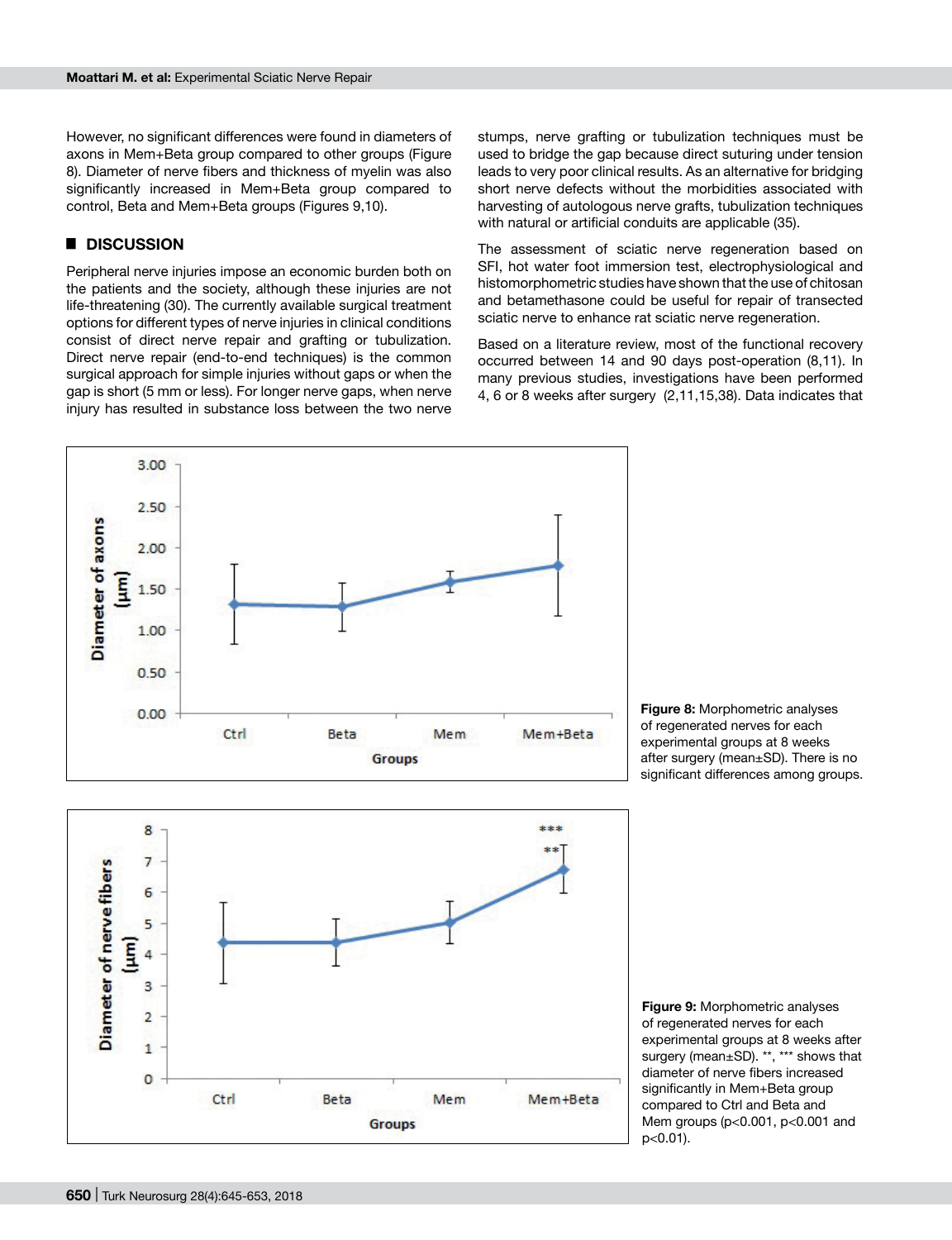Wallerian degeneration begins within hours of injury and is complete by 6–8 weeks (6). Previous studies confirmed that regeneration of myelinated nerve fibers notably occurred 4–12 weeks after surgery. The electrophysiological analysis was also performed 8 weeks after the surgery, based on the literatures suggesting sciatic nerve regeneration 4 to 8 weeks after surgical reconstruction (10). Furthermore, it was demonstrated that by 7 weeks, the re-growing axons

have reached the gastrocnemius muscle, the tibialis anterior muscles and the soleus muscles (15).

Our data demonstrated that at 8 weeks after surgery, SFI and WRL results improved significantly in the Mem+Beta group. Our findings are in agreement with the results of Amado et al. who reported that chitosan membrane significantly improved post-traumatic axonal regrowth and functional recovery after



**Figure 10:** Morphometric analyses of regenerated nerves for each experimental group at 8 weeks after surgery (mean±SD). \*, \*\*\* shows that thickness of myelin increased significantly in Mem+Beta groups compared to Ctrl, Beta and Mem+Beta groups (p<0.001, p<0.001 and p<0.05).



**Figure 11:** Photomicrographs of cross sections through distal part of damaged sciatic nerve at 8 weeks after surgery in different groups. **A)** Ctrl group, **B)** Beta group, **C)** Mem group and **D)** Mem+Beta group. (Hematoxylin and eosin, ×1000)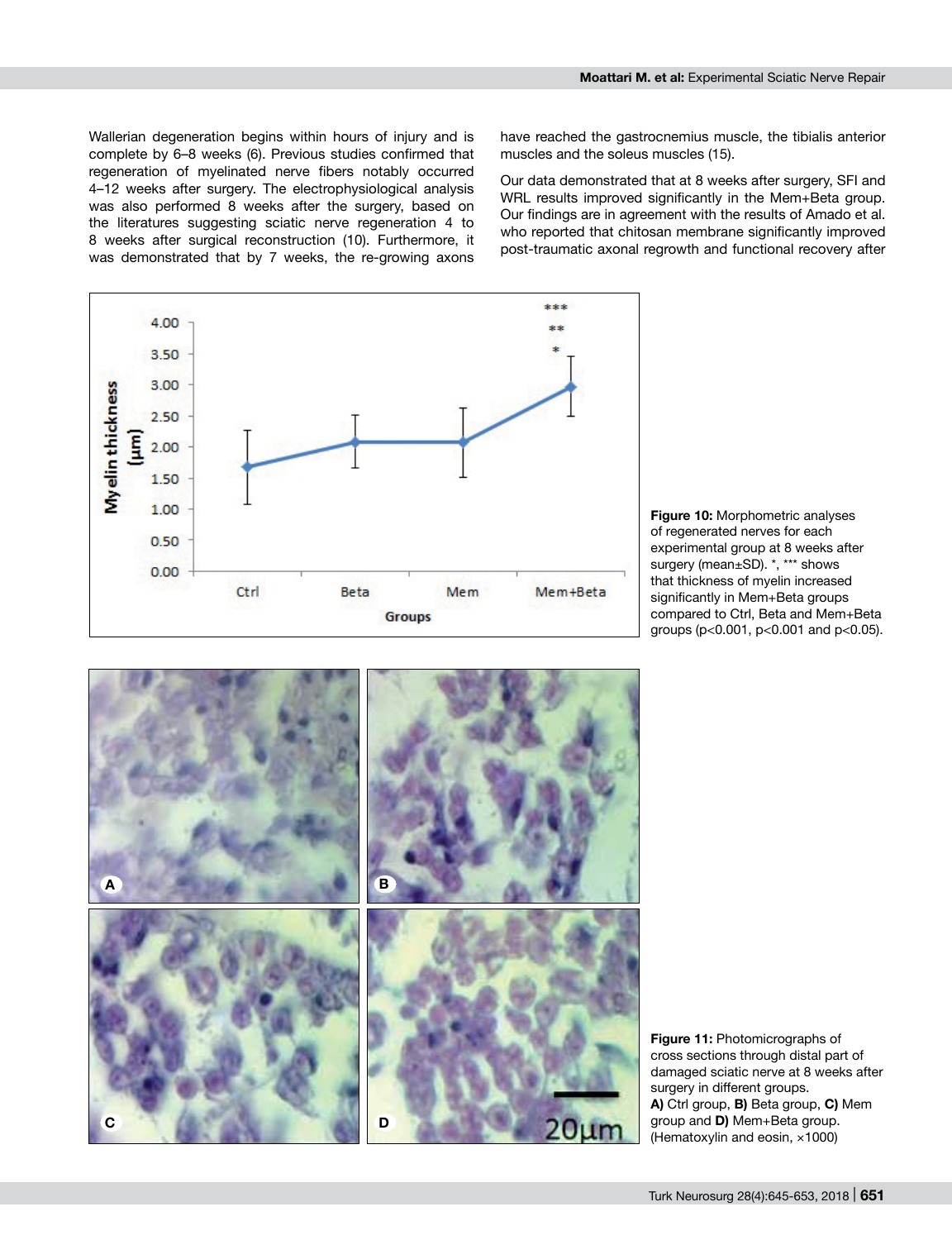crush injury (3). In addition, Raisi et al. reported that functional recovery was better in the chitosan group than the silicone group 8 weeks after surgery (29). Sadraie et al. also reported that behavioral analyses (SFI and WRL) in the amniotic membrane and betamethasone group improved significantly compared to control and sham groups (32).

Our findings showed that at 8 weeks after surgery, EMG results improved significantly in Mem+Beta group. Our findings agree with the results of Azizi et al. who reported that conduction velocity was better in the alpha-lipoic acid and the chitosan group than control group (4). The results of Sadraie et al. showed that electrophysiological indices in amniotic membrane and the betamethasone groups improved significantly compared to the Ctrl and sham groups (32).

In addition, our data revealed that at 8 weeks after surgery, histomorphometric results improved significantly in Mem+Beta group (Figure 11 A-D). Our findings agree with the results of Lin et al. who reported that the number of regenerated axons was higher in chitosan group than control group (21). Sadraie et al. reported that use of amniotic membrane and betamethasone group have positive effects on histomorphometric values compared to control and sham groups (32). Shirosaki et al. reported that using chitosan-γ-glycidoxypropyltrimethoxysilane (chitosan-GPTMS) porous hybrid membranes improved histomorphological and functional recovery after 12 weeks (34). In this research, we studied the effect of biodegradable membrane and betamethasone on the regeneration of sciatic nerves after transection. The results suggest that Mem+Beta promoted the regeneration of sciatic nerve after transection injury. Use of Mem+Beta in the early postsurgical period (inflammatory phase) accelerated recovery of regenerated nerve fibers. On the other hand, the process of fiber myelination and increase of myelin thickness showed the benefits of the Mem+Beta in early fiber myelination of regenerated nerves in treated groups compared to other groups. Myeline thickness is suggestive of a multifocal inflammatory demyelinating process.

Marcol et al. demonstrated that use of chitosan on the site of nerve transection has beneficial influence on the development of post-traumatic neuroma and reduction of extraneural fibrosis (22). As a scaffold, chitosan avoids scar formation and provides a suitable microenviroment for axon regeneration. On the other hand, there is a correlation between blood vessels (number and size of blood vessels) and axonal regeneration. It is shown that chitosan stimulates angiogenesis by promoting endothelial sprouting which produces a suitable environment for axon growth and increases nerve regeneration (18).

It is reported that chitosan enhances the production of TGF-b1 and platelet-derived growth factor (PDGF) and IL-1 by stimulating macrophages (41). In injured peripheral nerves, the entry of macrophages and their activation leads to phagocytosis of debris, followed by their clearance from the nerve (17). This well-coordinated sequence of macrophage responses prepare the distal segment to receive regenerating axon sprouts. The macrophage response terminates by down-regulation of pro-inflammatory cytokines and the up-regulation of antiinflammatory ones. It has been shown that steroid medication prevents inflammatory response and lipid peroxidation. This inhibition decreases functional dysfunction after peripheral nerve injury and accelerates nerve regeneration (24).

# █ **CONCLUSION**

According to the findings of this study, it can be concluded that using chitosan wrapping impregnated with betamethasone may improve the clinical outcome related to sciatic nerve function and regeneration somewhat but the result is often unsatisfactory and there is rarely a complete return of function.

# █ **ACKNOWLEDGEMENT**

This study was supported by Neuroscience Research Center, Baqiyatallah University of Medical Sciences.

#### █ **REFERENCES**

- 1. Adanali G, Verdi M, Tuncel A, Erdogan B, Kargi E: Effects of hyaluronic acid-carboxymethylcellulose membrane on extraneural adhesion formation and peripheral nerve regeneration. J Reconstr Microsurg 19: 29-36, 2003
- 2. Al-Bishri A, Dahlin L, Sunzel B, Rosenquist J: Systemic betamethasone accelerates functional recovery after a crush injury to rat sciatic nerve. J Oral Maxillofac Surg 63: 973-977, 2005
- 3. Amado S, Simoes MJ, Armada da Silva PA, Luis AL, Shirosaki Y, Lopes MA, Santos JD, Fregnan F, Gambarotta G, Raimondo S, Fornaro M, Veloso AP, Varejao AS, Mauricio AC, Geuna S: Use of hybrid chitosan membranes and N1E-115 cells for promoting nerve regeneration in an axonotmesis rat model. Biomaterials 29: 4409-4419, 2008
- 4. Azizi S, Heshmatian B, Amini K, Raisi A, Azimzadeh M: Alphalipoic acid loaded in chitosan conduit enhances sciatic nerve regeneration in rat. Iran J Basic Med Sci 18: 228-233, 2015
- 5. Bracken MB, Shepard MJ, Collins WF, Holford TR, Young W, Baskin DS, Eisenberg HM, Flamm E, Leo-Summers L, Maroon J: A randomized, controlled trial of methylprednisolone or naloxone in the treatment of acute spinal-cord injury: Results of the Second National Acute Spinal Cord Injury Study. N Engl J Med 322: 1405-1411, 1990
- 6. Campbell WW: Evaluation and management of peripheral nerve injury. Clin Neurophysiol 119(9): 1951-1965, 2008
- 7. Dahlin LB, Miyauchi A, Thomsen P, Danielsen N, Kanje M: Stimulation of nerve regeneration by macrophages in granulation tissue. Restor Neurol Neurosci 9: 141-149, 1996
- 8. Farjah GH, Dolatkhah MA, Pourheidar B, Heshmatian B: The effect of cerebrospinal fluid in collagen guide channel on sciatic nerve regeneration in rat. Turk Neurosurg 27(3): 453- 459, 2017
- 9. Galloway EB, Jensen RL, Dailey AT, Gregory Thompson B, Shelton C: Role of topical steroids in reducing dysfunction after nerve injury. Laryngoscope 110: 1907-1910, 2000
- 10. Georgiou M, Golding JP, Loughlin AJ, Kingham PJ, Phillips JB: Engineered neural tissue with aligned, differentiated adiposederived stem cells promotes peripheral nerve regeneration across a critical sized defect in rat sciatic nerve. Biomaterials 37: 242-251, 2015
- 11. Gocmen S, Sirin S, Oysul K, Ulas UH, Oztas E: The effects of low-dose radiation in the treatment of sciatic nerve injury in rats. Turk Neurosurg 22:167-173, 2012